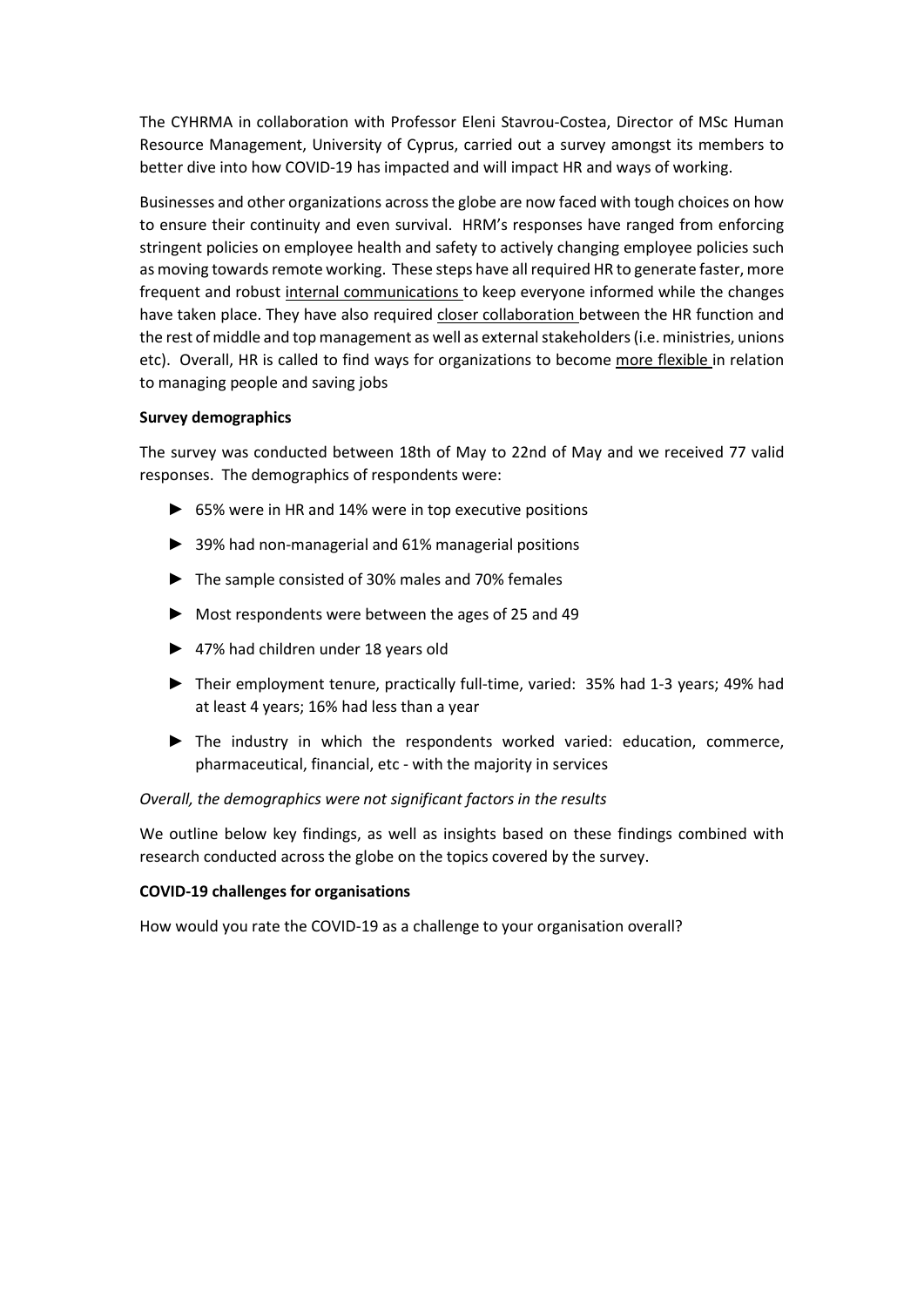

How big of a challenge do you consider the situation created by COVID-19 for your organization, in the following areas?

| <b>Challenges</b>                                                                   | <b>Mean</b> |
|-------------------------------------------------------------------------------------|-------------|
| Management of stress and high morale among employees (women slightly more than men) | 3.73        |
| Change management and / or implementation of measures under COVID-19                | 3.66        |
| Managing daily operations                                                           | 3.53        |
| Recruiting                                                                          | 3.40        |
| Hiring decisions and job offers                                                     | 3.35        |
| Onboarding new employees                                                            | 3.35        |
| Communication and cooperation among employees                                       | 3.32        |
| Learning and Development of employees                                               | 3.29        |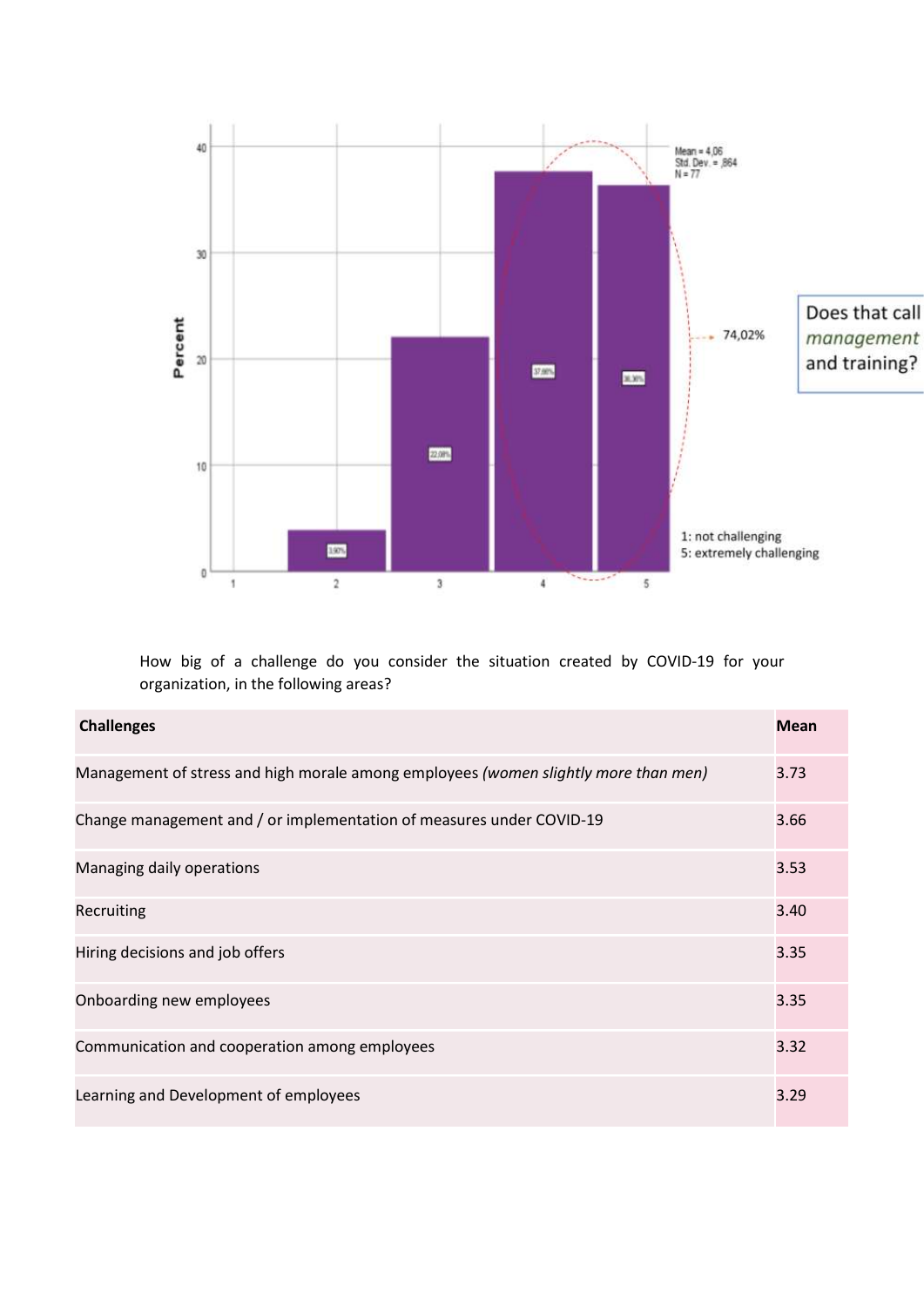How much do you think COVID-19 will affect your company's financial results for the current year?



financial results for the current year?

### Working from home before and during Covid-19

- ► While prior to Covid-19 about 47% of organizations offered work from home, such arrangement was infrequently picked up by employees then, whereas 60% never used it; 1.3% used it all the time; 25% used it once a month while about 14% used it during the week
- ► During Covid-19 56% of respondents worked from home
- ► The overall experience of working from home was from good (46%) to very good (32%). Only 3% considered their experience poor.
- ► While most respondents reported being neutral (42%), about 35% reported preferring working from home (versus 14% who preferred not to work from home). Results showed that family status, gender and children were not significant factors
- ► Working from home increased their levels of commitment, while job satisfaction remained unaffected
- ► During the Covid-19 period the daily working hours reported were as follows: 5-6 hours among 12% of employees; 7-8 hours among 27%of employees; 9+ hours among 51% of employees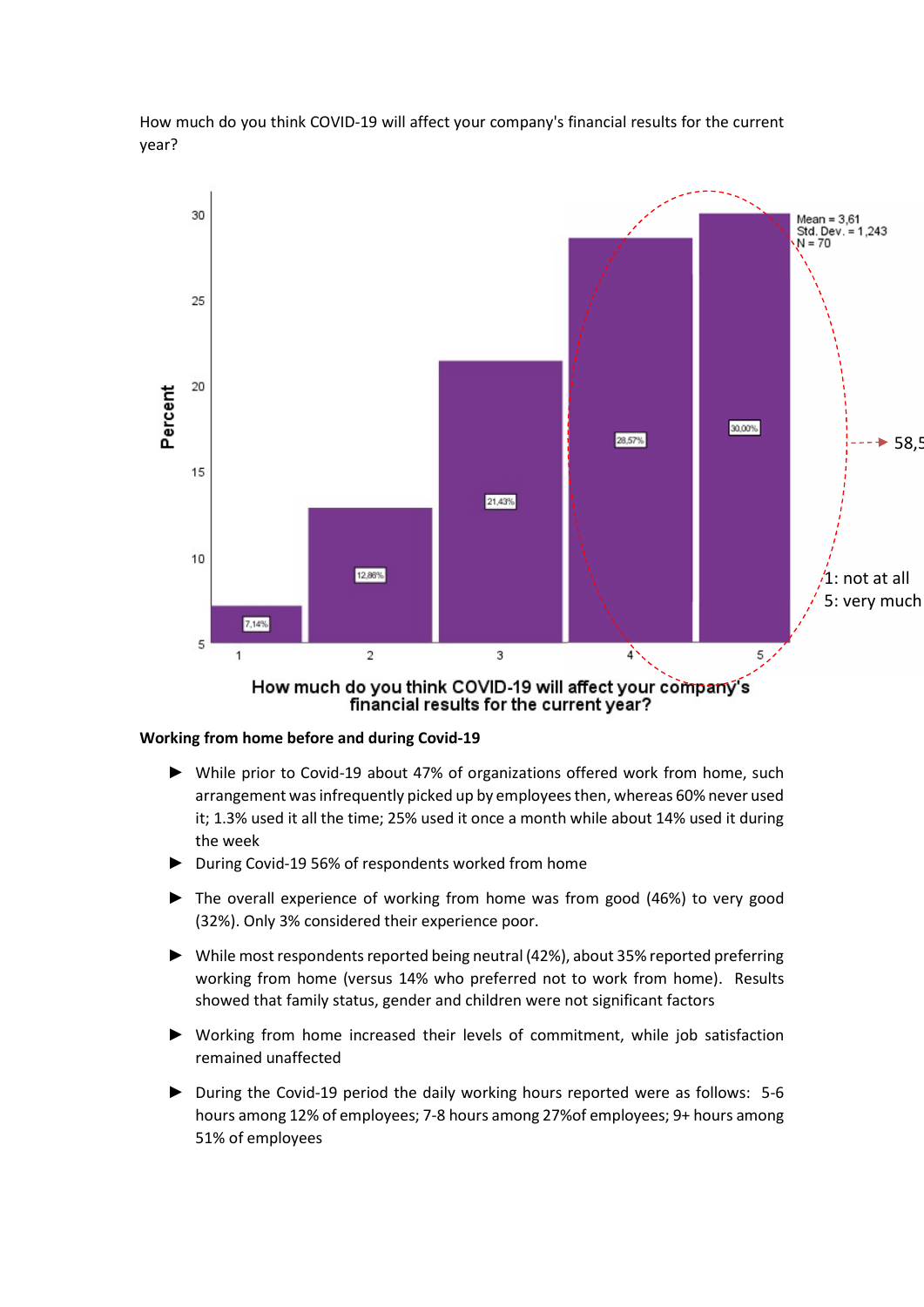► It was slightly more challenging for those who had kids at home to work from home and to handle change management and the implementation of COVID -19 measures. But those with children felt slightly more productive.

### Productivity & performance while working from home

- ► 50% of respondents reported that their productivity was not reduced, while 28% admitted that it was (the rest were neutral)
- ► 70% of respondents said that while working they felt concentrated and efficient, while 10% disagreed (the rest were neutral)
- ► 62% of respondents said they did not have difficulties to get work done, 22% while disagreed (the rest were neutral)
- ► 79% reported being satisfied with their work performance, while only 6% disagreed (the rest were neutral)
- ► Overall, compared to their work prior to Covid-19, 52% of respondents reported their performance as stable and 29% even as higher. Only 14% reported their performance as lower.
- ► Women's performance was reported to be higher than men's. The former's productivity and satisfaction were also slightly higher than the latter's.

#### Satisfaction & commitment while working from home

- ► 77% of respondents were satisfied with their job
- ► 75% of respondents were willing to put a great deal of effort beyond what is normally expected in order to help the organization be successful (i.e. employees stepping in to help their organization)
- ► 82% of respondents felt loyalty towards their organization and 80% would accept almost any type of job assignment in order to keep working for their organization
- ► 75% of respondents agreed with their organization's policies on important employee related matters
- ► But only 39% of respondents stated that their organization really inspires the very best in them in a way of job performance

# Top issues to be dealt with as a result of Covid-19

- ► Employee health and safety (i.e. formation of committees, policies/practices beyond those mandated by law, trainings, wellbeing, etc)
- ► High morale and low stress levels among employees (i.e. wellness programs, life-long learning activities, work-life balance options, etc)
- ► Employee productivity (i.e. management by objectives, utilise surveys, implement training programs, etc)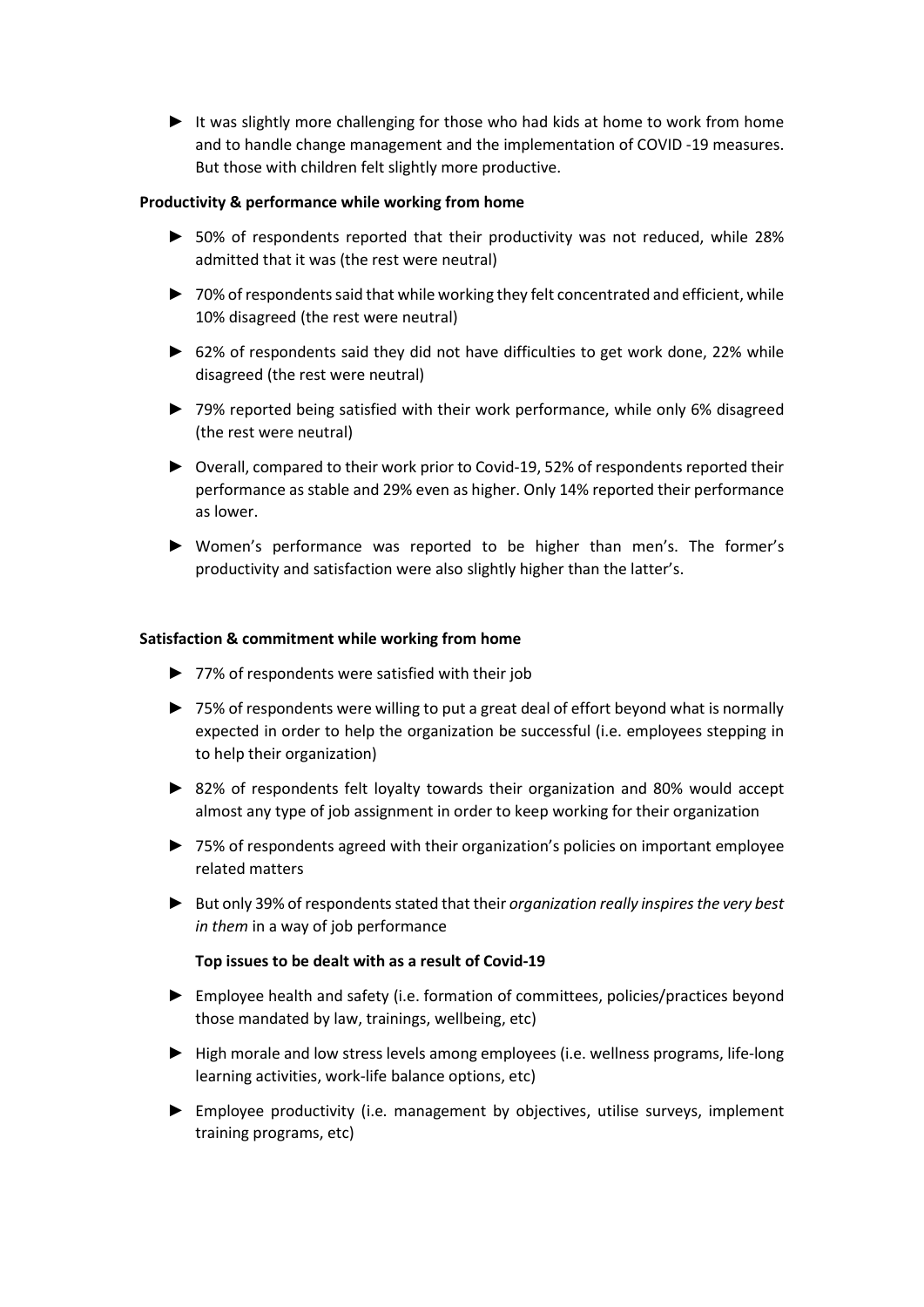- ► Frequent and clear communication channels among employees(i.e. frequent meetings, feedback sessions, social activities, etc)
- ► Unobstructed business operations (i.e. crisis management policies/practices idiosyncratic to our organizations, etc)
- ► Maintaining employee commitment (i.e. satisfaction and commitment surveys, etc)
- ► Long term (enhanced) sustainability of organization (i.e. integrate employee wellbeing into firm practices)
- ► Maximizing employee potential (i.e. training needs analysis, commitment, etc.)
- ► Layoffs (i.e. minimize them, etc))

#### HR opportunities and areas of focus

So based on the above, which HR-related opportunities are resulting from the Covid-19 experience? In a nutshell its about Restructuring & rethinking how we do business and approach employee welfare. Specifically, HR professionals should critically consider the following:

- ► More remote opportunities and policies (what knowledge, structures and processes do we need to achieve that?)
- ► Becoming more flexible and less bureaucratic (how can we do that?)
- ► Increased and better use of technology (e-learning, e-hiring, greater automation etc)
- ► Change of culture (greater trust between employees and management, higher collaboration, stronger bonds etc)
- ► Measuring productivity more effectively (rethink of productivity i.e. focus on results)
- ► Establish ways of dealing with crises and uncertainty (establish a crisis mind-set, roles and procedures)
- ► Dealing with employee mental health (understand it, create strategies, educate employees)

Where should we stand now as HR professionals?

- ► Ensure that business can sustain while job losses are minimized: work with senior leadership to reconfigure workflows, redeploy talent and/or reskill staff to help them stay relevant. This may include family-friendly policies for virtual work-life as well as further digitalization of HR.
- ► Offer greater education and training across the board (mostly virtually?): employees need to understand not just the current risks and new safety protocols, but also their respective roles in responding to risks at all fronts from disruptions in business continuity. Create an ecosystem devoted to creating an AI powered skills inventory, reskilling and exploring new partnerships with traditional and nontraditional institutions of learning.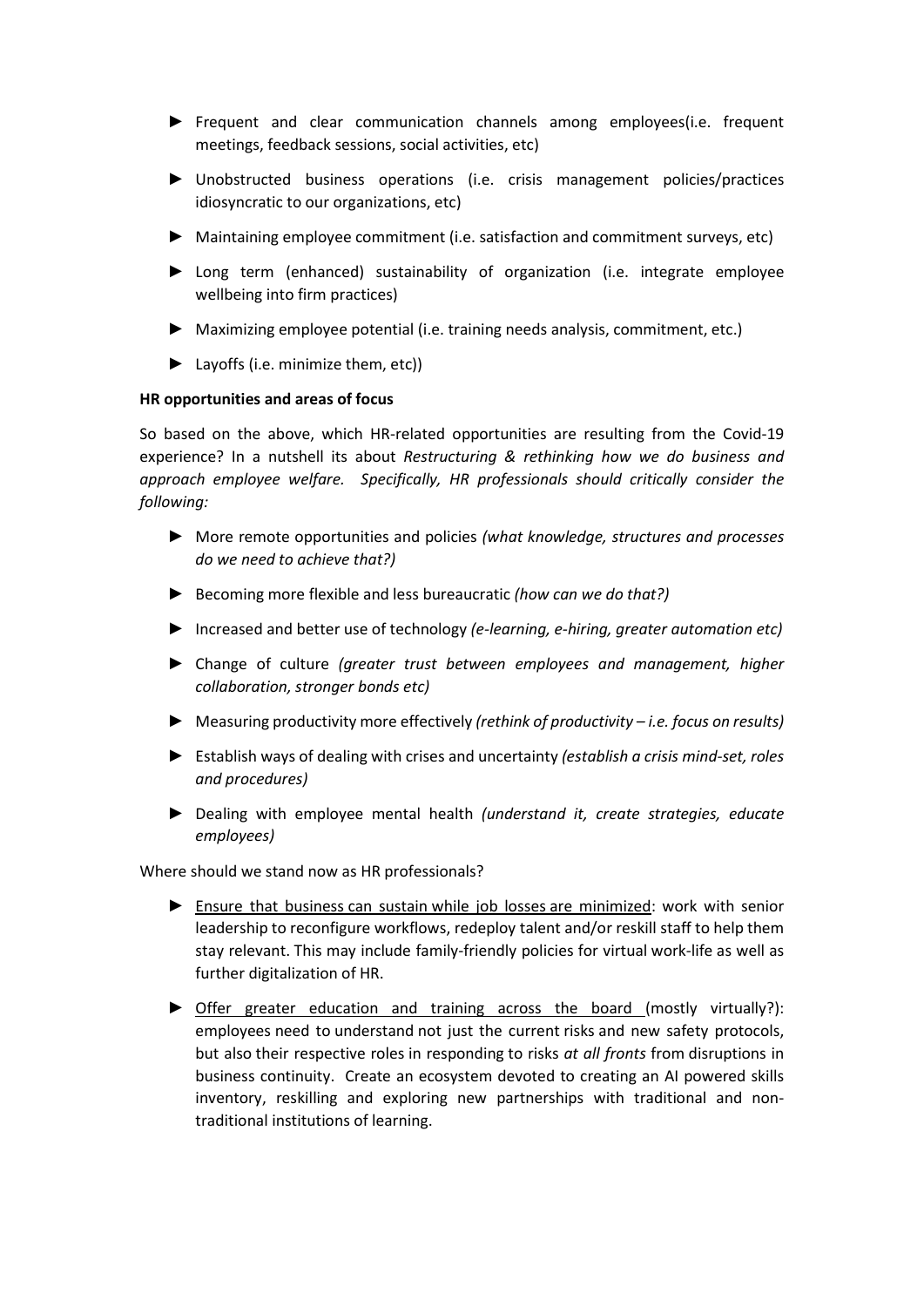- ► Often considered as the relationship managers of the business, HR needs to work closely alongside the line managers to ensure inclusivity and security are mainstreamed across all rank and file of employees.
- ► Working with the legal and regulatory teams is also necessary to lobby inside and outside the organization for policies and procedures that protect the jobs, incomes and wellbeing of employees.

How do we, now more than ever, recognize the human element in corporate sustainability?

- ► Covid-19 showed that people are motivated at the highest levels when they can connect their work contributions to a greater purpose and mission. During the crisis, people showed resilience and adaptability.
	- ► HR should do more than treat employees fairly and respectfully. It should facilitate a more profound connection between employee contributions towards both the organization and society as a whole by:
		- Creating clear connections across individual jobs, team objectives, and the organization's mission.
		- Building a resilient workforce that can adapt in the face of constant change.
- ► During Covid-19, employee physical, financial and psychological wellbeing became paramount
	- $\triangleright$  HR should embed well-being into every aspect of the design and delivery of work itself and to fundamentally redesign work in doing so.
- ► Covid-19 did not only "get" to the elderly and the physically weak, but to whole societies, including all types of employees.
	- $\triangleright$  HR should use analytics to segment and better understand employees' unique attributes and needs in order to develop targeted programs and policies that bring out employees' personal best while affording them what they need in order to do their work safely and effectively.
- ► Covid-19 showed that while technology can supplement work, it cannot replace (but can only supplement) humans.
	- $\triangleright$  HR can explore ways to integrate teams of humans and technology for greater productivity, efficiency and a knowledge-sharing culture.
- ► Covid-19 brought ethical issues to the forefront on the impact of organizational decisions on different types of employee groups.
	- $\triangleright$  HR should ask themselves critical questions to help them champion the perceived and actual ethical impacts of people decisions.

Overall, HR needs to assess if it is positioned to make the impact it can and should be making across organizations.